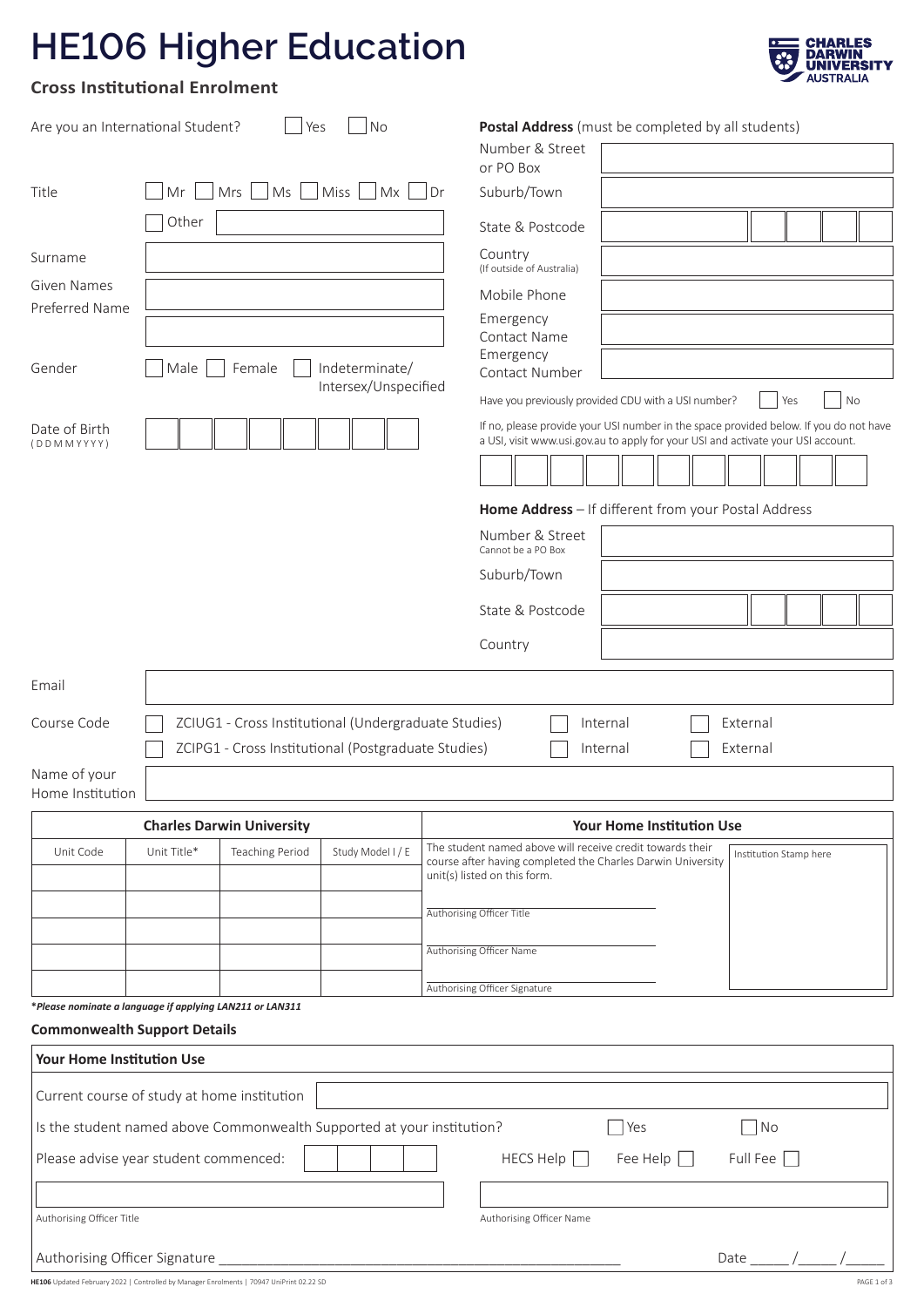## **STATISTICAL INFORMATION –All students must complete unless stated otherwise**

#### **The Australian Government Department of Education, Skills and Employment requires this information to be collected for statistical purposes.**

## **Q1. Are you of Australian Aboriginal or Torres Strait Islander origin?**

- $\Box$  Neither Aboriginal nor Torres Strait Islander
- □ Yes, Aboriginal
- □ Yes, Torres Strait Islander
- □ Yes, Aboriginal and Torres Strait Islander

#### **Q2. What is your Citizenship and Residence Status this year?**

- $\Box$  Australian citizen (including Australian citizens with dual citizenship)
- $\square$  New Zealand citizen or a diplomatic or consular representative of New Zealand, a member of the staff of such a representative or the spouse or dependent relative of such a representative, excluding those with Australian citizenship. (Note: includes any such persons who have Permanent Resident status)
- $\Box$  I have a permanent humanitarian visa
- $\Box$  I have a permanent residency visa other than a permanent humanitarian visa
- $\Box$  I have a temporary entry permit or am a diplomat or a dependent of a diplomat (except New Zealand) and resides in Australia during this unit of study
- $\square$  Not one of the above categories and I am residing outside Australia during my unit of study

#### **Q3. If you have Permanent Resident status, which statement best describes your circumstance?**

- $\square$  Permanent Residence status does not apply to me
- $\Box$  I am residing in Australia during the semester OR outside Australia as per the course requirement
- $\Box$  I am residing outside Australia for the semester
- $\square$  On enrolment day I met the residency requirements more than 12 months ago

#### *The University must have a certified copy of your current visa documentation. Please help us to process your enrolment by providing a certified copy of your current visa as soon as possible if you have not already done so.*

#### **Q4. In what country is your permanent home residence?**

| . .<br>٦<br>٧<br>× | ٥ |
|--------------------|---|
|                    |   |

 $\Box$  Overseas, name of country

#### **Q5. In what country is your residence during the year?**

| □  | Australia, postcode                |
|----|------------------------------------|
| OR |                                    |
|    | Overseas, name of country          |
|    | Q6. In what country were you born? |
| Ш  | Australia                          |
| OR |                                    |
| ш  | Overseas, name of country          |
|    | Year of arrival in Australia       |

**Q7. Do you speak a language other than English at your permanent home residence?**

- $\square$  No
- □ Yes, language

**Q8. Where was your permanent home residence during Year 12?**

Suburb/Town:



**Q9. In what year did you leave Secondary School?**

#### **Q10. What is your highest educational attainment prior to commencement?**

- Doctoral Degree
- Master Degree
- Graduate Diploma or Graduate Certificate
- □ Bachelor Degree
- $\square$  Diploma
- $\square$  Certificate IV
- $\square$  Certificate III
- $\Box$  Certificate II
- Certificate I
- $\square$  None of the above

#### **Q11. What was the highest level of education completed by your parent/guardian #1 and your parent/guardian #2**

- **#1 #2**
- $\square$   $\square$  Postgraduate Qualifications (eg. Masters, PhD)
- $\square$   $\square$  Bachelor Level Qualifications
- Other Post School Qualifications (eg. VET/TAFE Certificate, Completed Apprenticeship, Associate Degree or Diploma)
- $\Box$   $\Box$  Completed Year 12 Schooling or equivalent
- D Did not Complete Year 12 Schooling or equivalent
- $\square$   $\square$  Completed Year 10 schooling or equivalent
- $\square$   $\square$  Did not complete Year 10 schooling or equivalent
- Don't Know
- $\square$   $\square$  Not Applicable

#### **Q12. Do you consider yourself to have a disability, impairment or long-term medical condition?**

- $\Box$  No
- $\Pi$  Yes

If yes, then please indicate the areas of disability, impairment or long-term condition **and** indicate if you would like to be contacted regarding advice on support services, equipment and facilities that may assist you.

- $\Box$  Hard of Hearing/Deaf  $\Box$  please contact me  $\Box$  Physical disability  $\Box$  please contact me  $\Box$  Intellectual disability  $\Box$  please contact me  $\Box$  Specific Learning Disability  $\Box$  please contact me  $\Box$  Mental health condition  $\Box$  please contact me  $\Box$  Acquired brain injury  $\Box$  please contact me  $\square$  Low Vision/Blind  $\square$  please contact me
- $\Box$  Medical condition  $\Box$  please contact me
- $\Box$  Neurological condition  $\Box$  please contact me
- $\Box$  Other disability  $\Box$  please contact me
- $\Box$  Not specified  $\Box$  please contact me
- 
- 
- 
- 
- 
- 
- -
- 
- **HE106** Updated February 2022 | Controlled by Manager Enrolments | 70947 UniPrint 02.22 SD PAGE 2 of 3